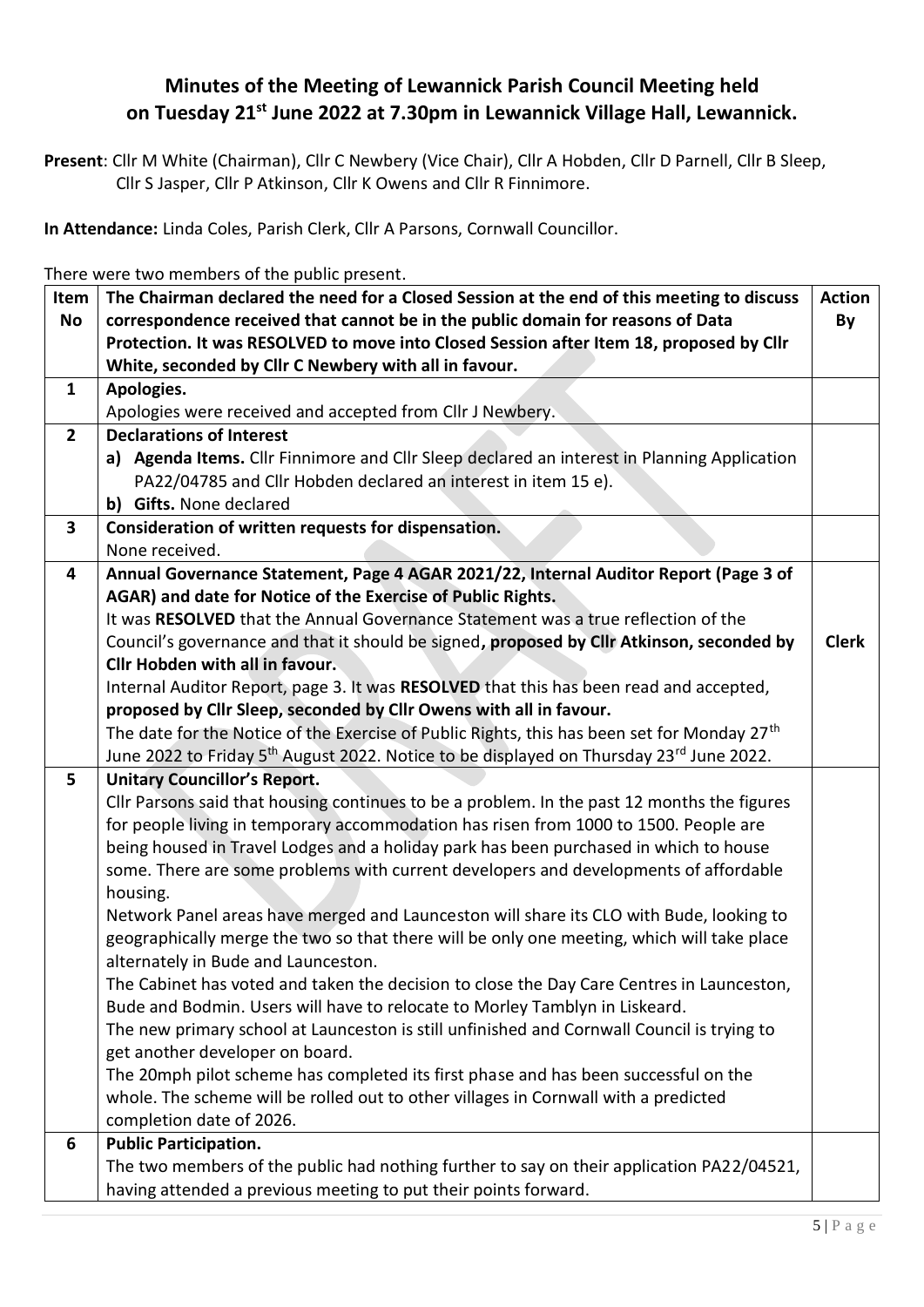| 7 |           | a) Planning applications received before the agenda was finalised:                                 |  |
|---|-----------|----------------------------------------------------------------------------------------------------|--|
|   |           | PA22/04066, Land East of Chapel Field, Polyphant, Launceston Cornwall. Outline                     |  |
|   |           | application for the erection of a dwelling with all matters reserved, except access - land         |  |
|   |           | at Chapel Field, Polyphant, PL15 7PT. This application was discussed and as it is                  |  |
|   |           | considered to be infill it was RESOLVED to support it, proposed by Cllr Finnimore,                 |  |
|   |           | seconded by Cllr Hobden with all in favour.                                                        |  |
|   |           | PA22/04521, Land Adjacent to Kerensa, Trenhorne, Congdons Shop, Launceston.                        |  |
|   |           | Application for permission in principle for a proposed dwelling with detached garage, and          |  |
|   |           | workshop building (Class E). The Clerk read out the Case Officer's note (which had been            |  |
|   |           | circulated) and this was considered. The Members agreed that five or more houses in a              |  |
|   |           | cluster is considered to be a settlement and therefore there is an argument that this              |  |
|   |           | application is rounding off of the settlement at Trenhorne. Also, a previous application,          |  |
|   |           | PA21/10914, for a new dwelling in this location (Trenhorne), was considered as infill,             |  |
|   |           | which lends itself to the cluster of dwellings being considered a settlement. The Members          |  |
|   |           | agreed that the proposed development meets some of the criteria as set out in the NPPF             |  |
|   |           | and quoted in the Supporting Statement, and it should be supported. It was RESOLVED                |  |
|   |           | to support the application, proposed by Cllr White, seconded by Cllr Sleep with all in             |  |
|   |           | favour.                                                                                            |  |
|   |           | Cllrs Finnimore and Sleep left the meeting whilst the following application was                    |  |
|   |           | considered, having declared an interest in it.                                                     |  |
|   |           | PA22/04785, Shippon Barn, Trevadlock Farm, Congdons Shop, Cornwall. Listed Building                |  |
|   |           | Consent for recovering of roof with associated repairs. These are necessary repairs to the         |  |
|   |           | fabric of the building and it was RESOLVED to support the application, proposed by Cllr            |  |
|   |           | Parnell, seconded by Cllr C Newbery with all in favour.                                            |  |
|   |           | Cllrs Finnimore and Sleep returned to the meeting. The members of the public left.                 |  |
|   |           | PA22/04991, Shepherds Barn, Tinney Hall Farm, Lewannick, Launceston.                               |  |
|   |           | Conversion/change of use of a barn to a dwelling, together with erection of an extension.          |  |
|   |           | Following discussion it was RESOLVED to support this application, proposed by Cllr                 |  |
|   |           | Sleep, seconded by Cllr Hobden with all in favour.                                                 |  |
|   |           | b) Planning applications received after the agenda was published: None.                            |  |
|   | c)        | Planning decisions notified by Cornwall Council. None.                                             |  |
|   | d)        | <b>Other Planning Matters.</b>                                                                     |  |
|   |           | Street Address application for the new build development of 5 houses at Lewannick. It              |  |
|   |           | was RESOLVED to accept the suggested name of Treveglos Close, proposed by Cllr                     |  |
|   |           | Owens, seconded by Cllr Atkinson with all in favour.                                               |  |
| 8 |           | Minutes of the following meetings held on Tuesday 17th May 2022:                                   |  |
|   | a)        | Annual Parish Meeting held on Tuesday 17th May 2022                                                |  |
|   | b)        | Annual Parish Council Meeting held on Tuesday 17 <sup>th</sup> May 2022                            |  |
|   | c)        | Parish Council Meeting held on Tuesday 17th May 2022                                               |  |
|   |           | It was RESOLVED, en bloc that the Minutes of the above Meetings are a true record of the           |  |
|   |           | above Meetings held on 17 <sup>th</sup> May 2022, proposed by Cllr Hobden, seconded by Cllr Sleep, |  |
|   |           | with all in favour who had been present at these meetings.                                         |  |
| 9 |           | Matters arising from the above Minutes.                                                            |  |
|   | ٠         | Buses - the Clerk has reported the 425 Bus skipping villages when running late. Cllr               |  |
|   |           | Hobden asked about the reinstatement of the bus route to include Polyphant. At this                |  |
|   |           | time there are no plans to reinstate it but Cllr Parsons said that there may be more               |  |
|   |           | information in a couple of months' time.                                                           |  |
|   | $\bullet$ | There is no news on the new Doctor's Surgery at Polyphant.                                         |  |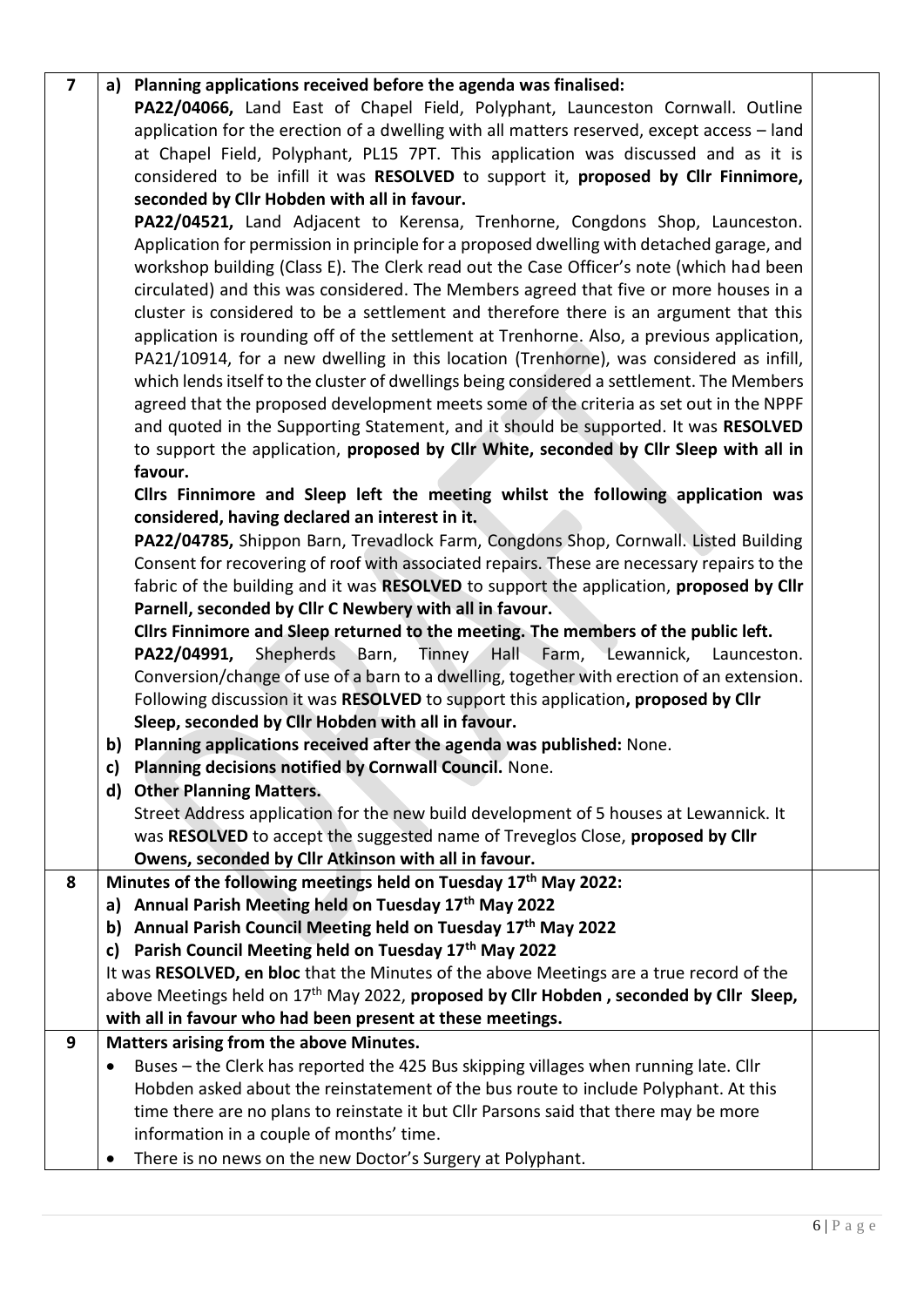|    | Cllr C Newbery said that there were some Commemorative Jubilee coins left over and a<br>$\bullet$                                                                                          |              |  |  |
|----|--------------------------------------------------------------------------------------------------------------------------------------------------------------------------------------------|--------------|--|--|
|    | reminder will be advertised in the Newsletter.                                                                                                                                             |              |  |  |
| 10 | The Hard Play Area at Lewannick School.                                                                                                                                                    |              |  |  |
|    | The Clerk has set up a meeting with the School to discuss the HPA on Monday 4 <sup>th</sup> July at                                                                                        |              |  |  |
|    | 10.00am. The Chairman, Clerk and another Councillor will attend.                                                                                                                           |              |  |  |
| 11 | Telephone Kiosk. There has been no response from the previous volunteer, and none to                                                                                                       |              |  |  |
|    | the Newsletter advert. It was decided that the Chairman will approach a local man and ask                                                                                                  | <b>MW</b>    |  |  |
|    | if he would be able to undertake the work.                                                                                                                                                 |              |  |  |
| 12 | <b>Highway and Footpath Matters.</b>                                                                                                                                                       |              |  |  |
|    | a) A30/B3257 junction at Bodmin Moor Services (Plusha)                                                                                                                                     |              |  |  |
|    | SW Safety Report identifies Plusha as 3 <sup>rd</sup> on the list of hotspots. Cllr Hobden asked Cllr<br>Parsons where the first two hotspots are, and have they been dealt with yet. Cllr | <b>Clerk</b> |  |  |
|    | Parsons had no answer and the Clerk will write to National Highways and ask the                                                                                                            |              |  |  |
|    | question and whether Plusha is scheduled to be dealt with soon. Cllr Parsons has had                                                                                                       |              |  |  |
|    | complaints about the overgrown grass in the lay-by at Plusha                                                                                                                               |              |  |  |
|    | b) Cllr Owens said that Cottage Gardens is very overgrown. Cllr White said that during the                                                                                                 |              |  |  |
|    | Jubilee celebrations the only negative comments were about the untidiness of the                                                                                                           | <b>Clerk</b> |  |  |
|    | village. The Clerk will contact Oliver Jones, Highways, to discuss.                                                                                                                        |              |  |  |
| 13 | Play Areas and Open Spaces. Cllr Jasper reported that the grass at Polyphant is very long                                                                                                  |              |  |  |
|    | again, as it is at Lewannick. The Clerk will contact the Contractor.                                                                                                                       | <b>Clerk</b> |  |  |
|    | A Doberman type dog with a muzzle has been reported running loose in the Play Area at                                                                                                      |              |  |  |
|    | Polyphant, the same dog has been reported as being a nuisance generally in Polyphant,                                                                                                      |              |  |  |
|    | running loose. The Clerk will inform the correspondent that this should be reported to the                                                                                                 | <b>Clerk</b> |  |  |
|    | Dog Warden at Cornwall Council.                                                                                                                                                            |              |  |  |
|    | Cllr White has sourced a single swing for Polyphant at a cost of £295+VAT and seat. It was                                                                                                 |              |  |  |
|    | RESOLVED that the Clerk contacts SW Timber Products and purchase the swing. Proposed                                                                                                       |              |  |  |
|    | by Cllr Sleep, seconded by Cllr Owens with all in favour.                                                                                                                                  | <b>Clerk</b> |  |  |
|    | The Clerk has received a report that there are loose fencing struts at Polyphant Play Area.                                                                                                |              |  |  |
|    | Cllr Jasper's husband has already nailed some of the struts back and will attend to the                                                                                                    |              |  |  |
|    | remainder.                                                                                                                                                                                 | <b>SJ</b>    |  |  |
|    | New matting for Lewannick play area.<br>a)                                                                                                                                                 |              |  |  |
|    | Cllr C Newbery has received a second quote for matting, £5925 +VAT. There was some                                                                                                         |              |  |  |
|    | discussion around having parts of the area replaced but Cllr Atkinson said that this                                                                                                       |              |  |  |
|    | quote should be accepted and the Council should commit to replacing all of the matting                                                                                                     |              |  |  |
|    | where it is needed. Cllr C Newbery will negotiate the price with the contractor but it was                                                                                                 | <b>CN</b>    |  |  |
|    | RESOLVED to accept this quote, proposed by Cllr Atkinson, seconded by Cllr Finnimore<br>with all in favour.                                                                                |              |  |  |
|    | The Clerk has given Bees Trees a copy of the 2022 Tree Survey and will instruct him to<br>b)                                                                                               | <b>Clerk</b> |  |  |
|    | carry out the necessary works.                                                                                                                                                             |              |  |  |
| 14 | Correspondence.                                                                                                                                                                            |              |  |  |
|    | Letter of complaint by Lanteglos by Fowey regarding housing allocations. Noted<br>a)                                                                                                       |              |  |  |
| 15 | <b>Finance</b>                                                                                                                                                                             |              |  |  |
|    | Payments. It was RESOLVED to make the following payments for May as per circulated<br>a)                                                                                                   |              |  |  |
|    | schedule, proposed by Cllr Finnimore, seconded by Cllr Sleep with all in favour.                                                                                                           |              |  |  |
|    | Online - L Coles, May salary, office and expenses                                                                                                                                          |              |  |  |
|    | Online - HMRC, Clerk's May PAYE<br>٠                                                                                                                                                       |              |  |  |
|    | Online - Darren Humber, grass cutting at Lewannick invoice 93 - £125.00<br>٠                                                                                                               |              |  |  |
|    | Online - Lewannick Village Hall, hire of hall for meetings invoice 1309 - £45.50<br>٠                                                                                                      |              |  |  |
|    | Online - CL Finance Associates, Internal Audit Report - £264.00<br>٠                                                                                                                       |              |  |  |